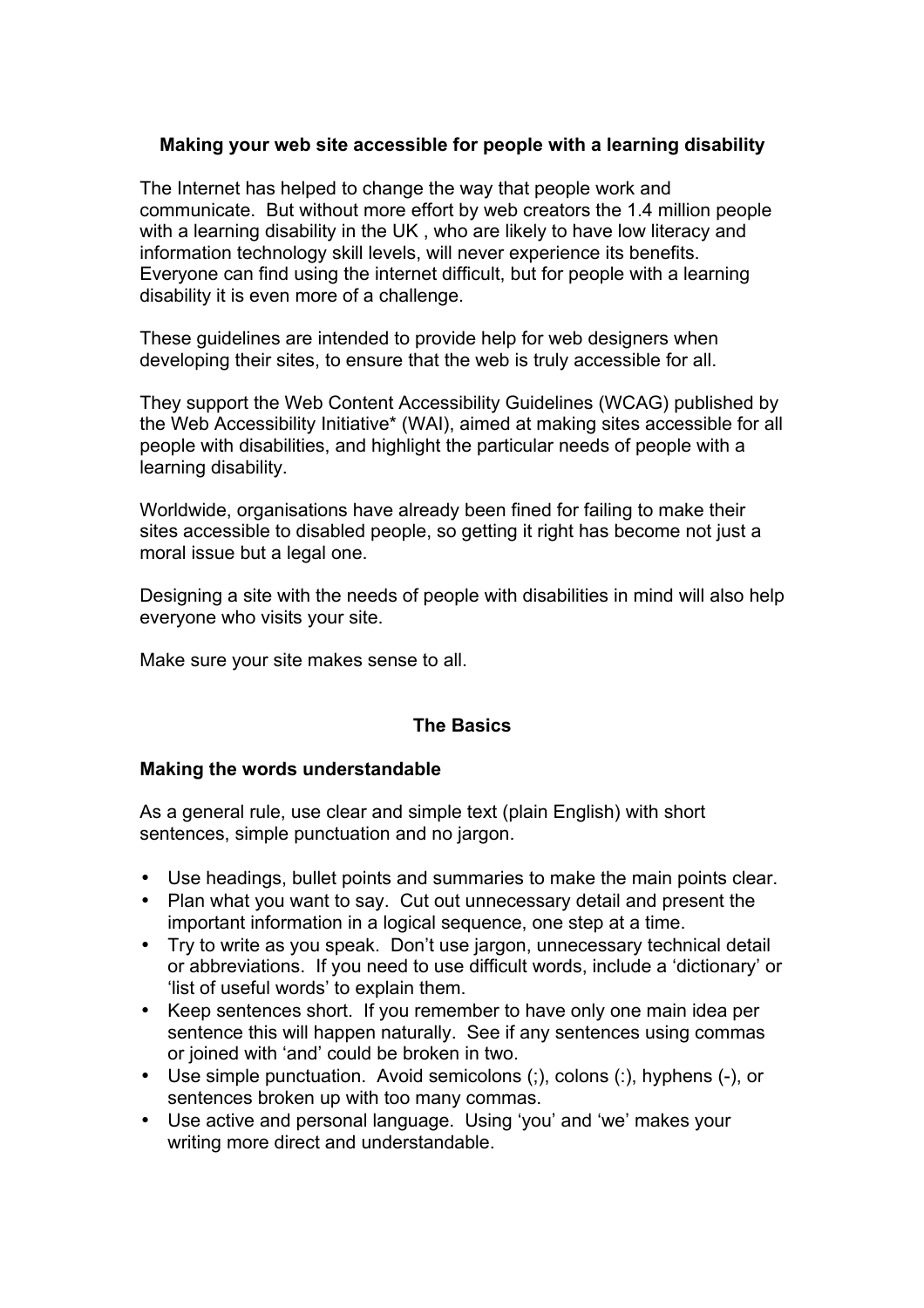- Be consistent. For important concepts, use the same words and phrases consistently even if it sounds repetitive. For example, don't begin writing about 'the delegates' before using different words, such as 'attendees' or 'participants', to describe the same thing.
- Use images such as photos, drawings or symbols to support your text. Aim to make the subject of your material clear at a glance, even to a nonreader. Place images that help explain the text next to (and not as a background to) the relevant words to make your meaning clear.
- If a large number of visitors to your site are likely to be people with a learning disability, consider using computer software symbols, like Widgit or PCS. For more information on using symbols, consult the Accessibility unit at Mencap on 020 7696 5551 (site link).
- When using images make sure the ALT text (Alternative text attribute) of the image tag conveys what is important or relevant about the image for people who might be accessing the page in a non-graphic way (e.g. text only, speech or braille). For more information on making sites accessible for people with sight problems visit [www.rnib.org.uk/digital/hints.html](http://www.rnib.org.uk/digital/hints.htm).
- Because Mencap's own site had to use lots of graphics and tables to help people with a learning disability, a separate site with the same content has been prepared using text only for people with sight problems.
- If using animated graphics, make sure that they can be turned off easily to allow users to focus on the site content.
- Consider the use of audio and video clips for those with low literacy skills.

# **Making the words easy to read**

- Use at least medium size text on each page, making sure you do not use absolute font sizes so that users can adjust their browsers to make text larger if needs be.
- Use a clear typeface such as Arial or Univers without serifs. If saving fonts as a graphic, avoid ornate fonts. Use plenty of spacing. Avoid capital letters, but do highlight important points in bold.
- Use a ragged right edge (text aligned to the left) rather than centered or right justified as that makes it easier to read.
- Used in the right way, colour on your site makes it more attractive and appealing for users. Make sure the colour contrast is strong enough. Avoid a heavily patterned background and don't use too many bright clashing colours which can be distracting. If you do not have a separate text only site for people with sight problems, allow the user to adjust the colour using their browser settings.
- For people using assistive technologies such as braille or screen readers, sites must be written in a valid hypertext mark-up language (HTML)

## **Navigating the site**